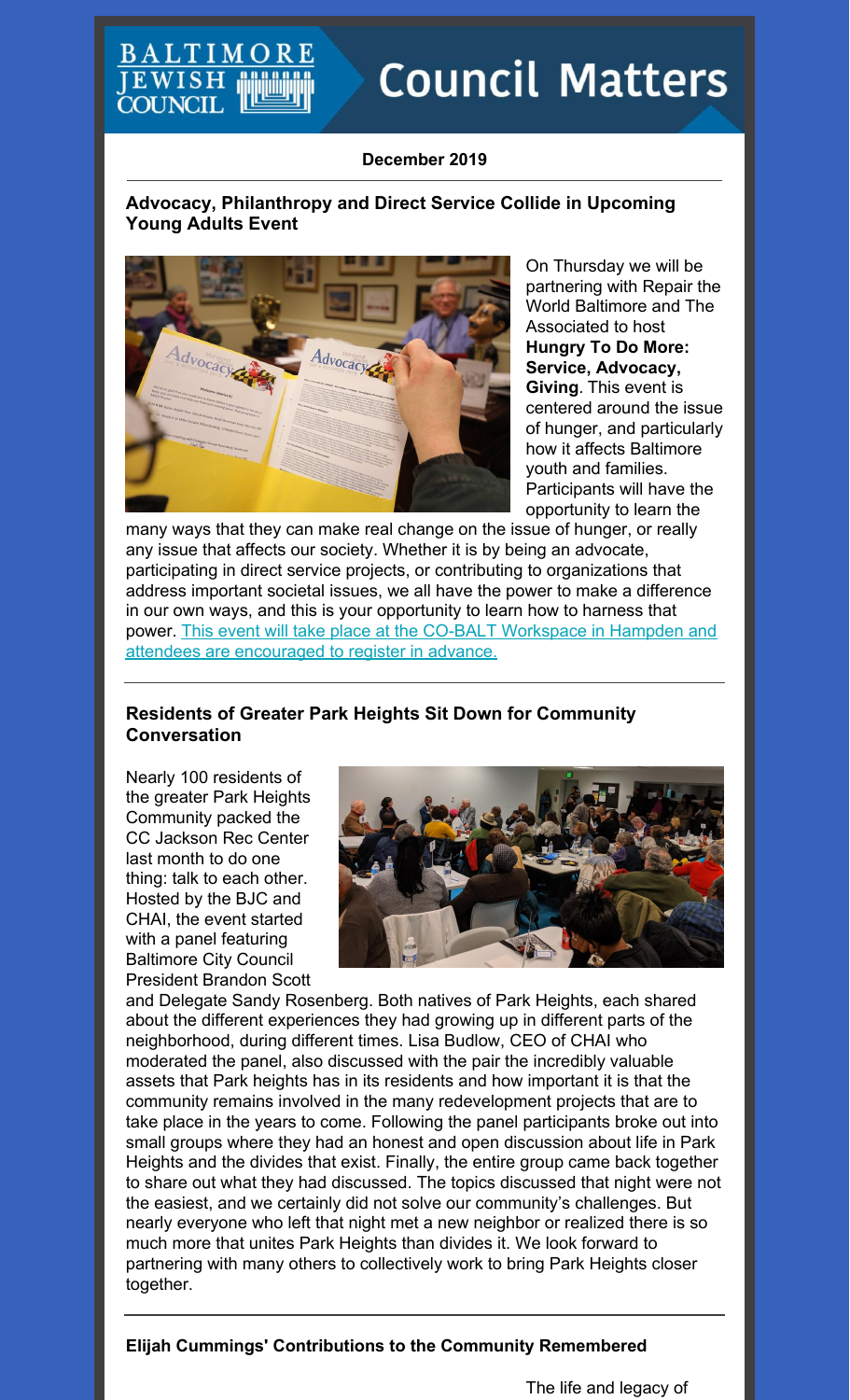

Elijah Cummings is sure to live on for generations to come. This was exemplified last month when the many members of the community whose life he impacted came together to remember Congressman Cummings. In particular community members reflected on the work and dedication he poured into the Elijah

Cummings Youth Program In Israel (ECYP), and his staunch dedication to the program's participants during and after their time in ECYP. Long time board members shared their stories and fond memories of working with Rep. Cummings, while current ECYP Fellows and Alumni shared what the Congressman and ECYP meant to them and how he and ECYP has changed their trajectory in life. ECYP will continue to carry on the Congressman's legacy, and the program is already recruiting for its next class of Fellows. Those interested in applying can learn more about the program, its [requirements,](https://www.ecyp.org/apply-for-ecyp) and view the application.

#### **BJC Director of Security Recognized**



BJC Director of Security Keith Tiedemann was honored last month by the Northwest Citizens Patrol for the work he does each day to ensure that every member of the community feels safe.

#### **Environmental Advocacy Program Next Week**

We will once again be teaming up with our partners at the Pearlstone Center to highlight some of the most pressing environmental sustainability challenges that we are facing as a state, and to discuss some of the policy remedies that we will be



advocating for during this upcoming legislative session. This coming Monday at Brown Advisory in Fells Point, all are invited to join us for **Charting the Course for [Environmental](https://www.pearlstonecenter.org/programs-events/event-calendar/event/environmentalchange/?bbeml=tp-NwEL5bTDoEucpi1syQnR4Q.jb6vneTm26k2Gb13Wpa9T7g.rhPn3jmw6a0mu37ZkorTFkQ.lzYC4m3Jh2U6mBatoF1EgCA) Change in Maryland.** This year's keynote speaker will be Senator Sarah Elfreth, and break out sessions will be led by Delegates Brooke Lierman and Dana Stein, as well as representatives from various [environmental](https://www.pearlstonecenter.org/programs-events/event-calendar/event/environmentalchange/?bbeml=tp-NwEL5bTDoEucpi1syQnR4Q.jb6vneTm26k2Gb13Wpa9T7g.rhPn3jmw6a0mu37ZkorTFkQ.lzYC4m3Jh2U6mBatoF1EgCA) advocacy organizations from around the State. Please be sure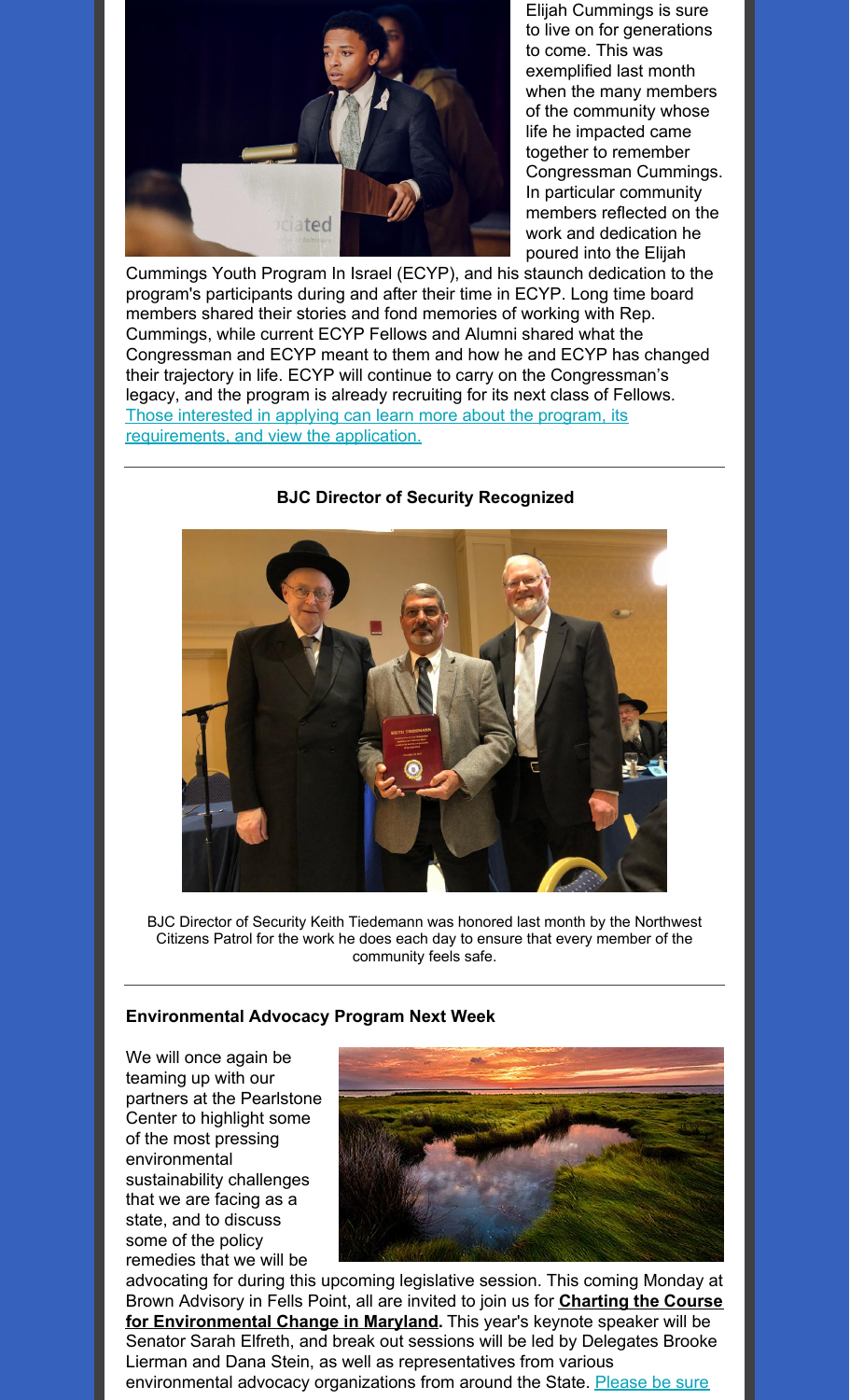#### **Community Comes Together for Musical Kristallnacht Commemoration**



Close to 200 members of the community came together to mark the anniversary of Kristallnacht with music by the Beth El and Brown Memorial Choirs. The two choirs collaborated to perform various works that were almost lost forever following the Holocaust.

#### **Upcoming Events & Opportunities**

# **Maryland Jewish Advocacy Day**

# **Save The Date**

# Tuesday, February 18, 2020

#### **Hungry To Do More: Service, Advocacy, Giving**

Thursday, December 5, 6:30 PM - 8:00 PM

CO-BALT Workspace 1014 W. 36th. St., Baltimore, MD 21211

More [information](https://events.idonate.com/hungry4more) and registration

#### **Charting the Course for Environmental Change**

Monday, December 9, 6:00 PM

Brown Advisory 901 S. Bond St., Baltimore, MD 21231

More [information](https://www.pearlstonecenter.org/programs-events/event-calendar/event/environmentalchange/) and registration

Baltimore Jewish Council | baltjc.org

STAY CONNECTED